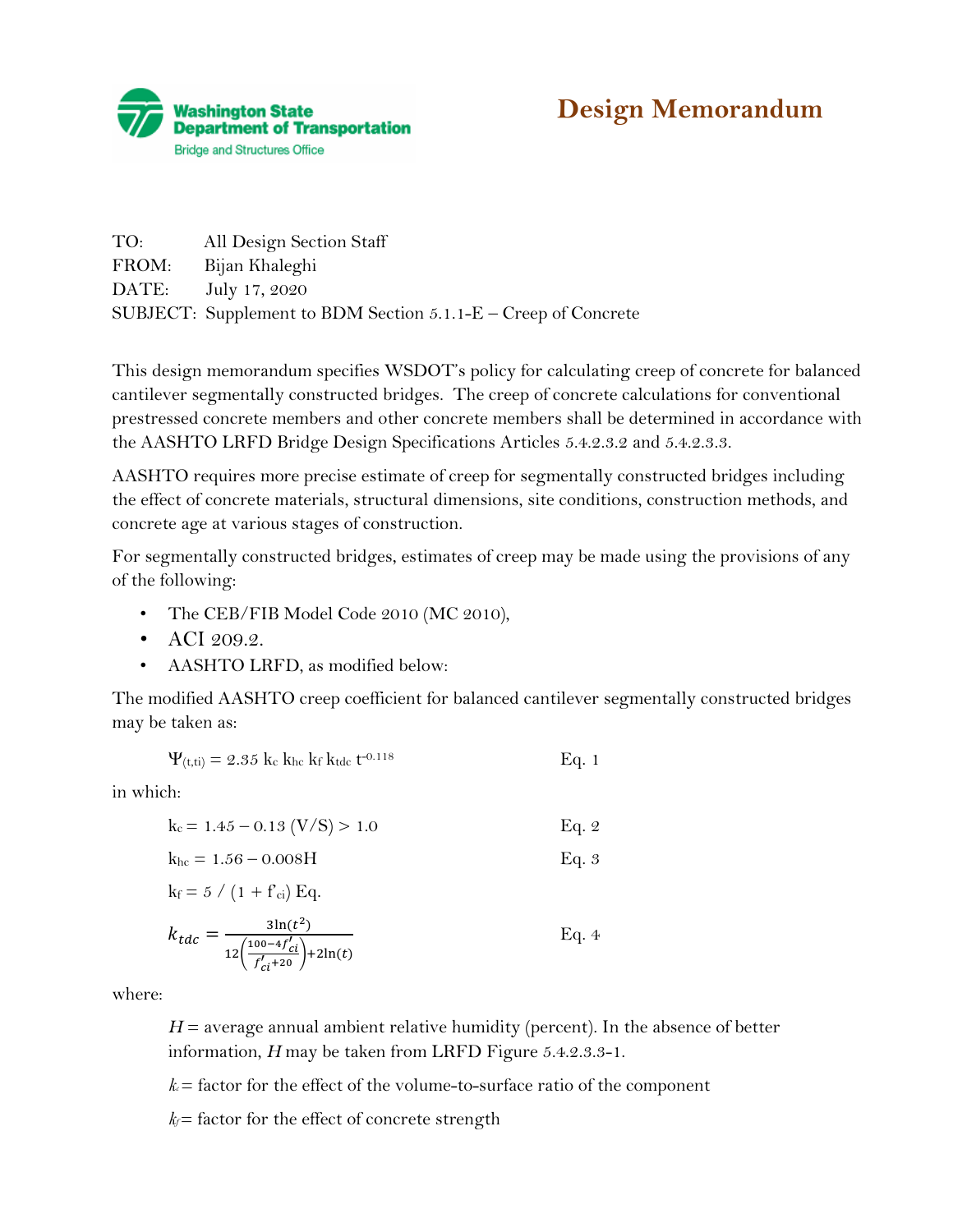$k_{he}$  = humidity factor for creep

 $k_{tdc}$ = time development factor

 $t =$  maturity of concrete (day), defined as age of concrete between time of loading for creep calculations, or end of curing for shrinkage calculations, and time being considered for analysis of creep or shrinkage effects  $t_i = \text{age of concrete at time of load application (day)}$ 

 $V/S =$  volume-to-surface ratio (in.)

 $f'$ <sup> $\alpha$ </sup> = design concrete compressive strength at time of prestressing. If concrete age at time of initial loading is unknown at design time, *f* ′*ci* may be taken as 0.80 *f* ′*<sup>c</sup>* (ksi).

The factor 2.35 shown in Eq. 1 is a notional coefficient that could vary from  $1.6 - 3.5$  to reflect the  $\pm 50\%$  creep of concrete variability on a project-specific basis. The variance in creep shall be considered when determining longitudinal continuity tendon termination points. More accurate creep coefficient variance could be computed by using the B3 or B4 models, or using variance values out of ACI 209.2.

The time development factor,  $k_{tdc}$ , (Eq. 4) is an empirical modification to AASHTO LRFD Equation 5.4.2.3.2-5 that add a logarithmic time function designed to parallel the long-term ascent of creep indicated in MC2010.

The factors for the effects of volume-to-surface ratio are an approximation of the following formulas with maximum *V*/*S* ratio considered was 6.0 in.

$$
k_c = \left[\frac{\frac{t}{26 e^{0.36(V/S)} + t}}{\frac{t}{45 + t}}\right] \left[\frac{1.80 + 1.77 e^{-0.54(V/S)}}{2.587}\right]
$$
Eq. 5

## **Background:**

Creep and shrinkage of concrete are variable properties that depend on a number of factors, some of which may not be known at the time of design. Without specific physical tests or prior experience with the materials, the use of the empirical methods that are not calibrated to testing should be expected to have a variance of  $\pm 50$  percent.

For precast or cast-in-place balanced cantilever segmentally constructed bridges, creep of the concrete is particularly important. This is partly due to the fact that the construction load distribution, and therefore prestressing, is significantly different that the load distribution of a monolithically constructed structure. Consequently, appropriate provisions shall be made in the design to allow for variations in material properties from those originally envisaged.

These provisions are applicable for design concrete compressive strengths up to 15.0 ksi.

Ultimate creep is less sensitive to surface exposure than intermediate values at an early age of concrete. For accurately estimating intermediate deformations of such specialized structures as